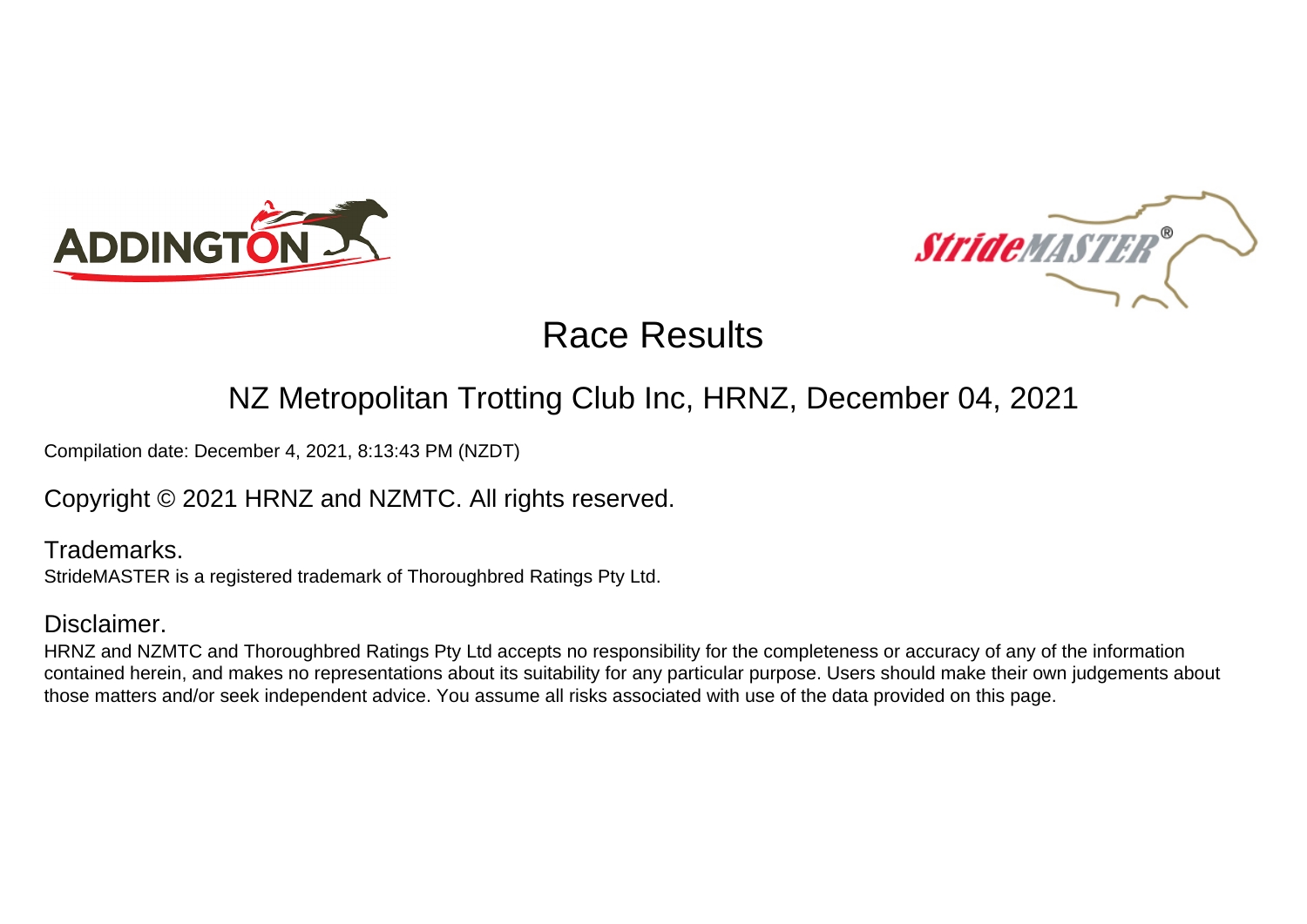



### December 04, 2021, Race 5, BOMBAY - TOM COLLINS PACE, Distance 2000m, Addington - Survey 3200m

|     | Result TAB no. | Horse (Barrier)              | 2000 to | 1800m to | 1600m to | 1400m to | 1200m to | 1000m to | 800m to | 600m to | 400m to | 200 <sub>m</sub> to | <b>Total or</b> | Margin |
|-----|----------------|------------------------------|---------|----------|----------|----------|----------|----------|---------|---------|---------|---------------------|-----------------|--------|
| 1st | 12             | Boom (9)                     | 1800m   | 1600m    | 1400m    | 1200m    | 1000m    | 800m     | 600m    | 400m    | 200m    | <b>WP</b>           | Average         |        |
|     |                | Position in running (margin) |         | 5(3.4)   | 4(3.2)   | 2(1.3)   | 1(0.0)   | 1(0.0)   | 1(0.0)  | 1(0.0)  | 1(0.0)  | 1(0.0)              |                 | 0.00   |
|     |                | Sectional time (s)           | 16.87   | 14.19    | 14.78    | 14.34    | 15.90    | 16.05    | 14.63   | 14.24   | 14.07   | 13.98               |                 |        |
|     |                | Cumulative time (s)          | 149.05  | 132.18   | 117.99   | 103.21   | 88.87    | 72.97    | 56.92   | 42.29   | 28.05   | 13.98               | 2:29.05         |        |
|     |                | Speed (m/s)                  | 11.86   | 14.09    | 13.53    | 13.95    | 12.58    | 12.46    | 13.67   | 14.04   | 14.21   | 14.31               | 13.42           |        |
|     |                | Stride length (m)            | 5.66    | 6.26     | 6.20     | 6.32     | 5.97     | 5.86     | 6.20    | 6.26    | 6.34    | 6.36                | 6.13            |        |
|     |                | Stride duration (s)          | 0.458   | 0.444    | 0.458    | 0.453    | 0.475    | 0.470    | 0.454   | 0.446   | 0.446   | 0.444               | 0.457           |        |
|     |                | Stride efficiency (%)        | 50.12   | 61.22    | 60.00    | 62.46    | 55.77    | 53.58    | 60.09   | 61.30   | 62.87   | 63.12               | 58.82           |        |
|     |                | Stride count                 | 35.31   | 31.95    | 32.28    | 31.64    | 33.48    | 34.16    | 32.25   | 31.93   | 31.53   | 31.47               | 326.00          |        |











### 2000 m Finish



Stride efficiency



Note: Horizontal distance axis grid lines are 200m furlongs.

#### Disclaimer.

0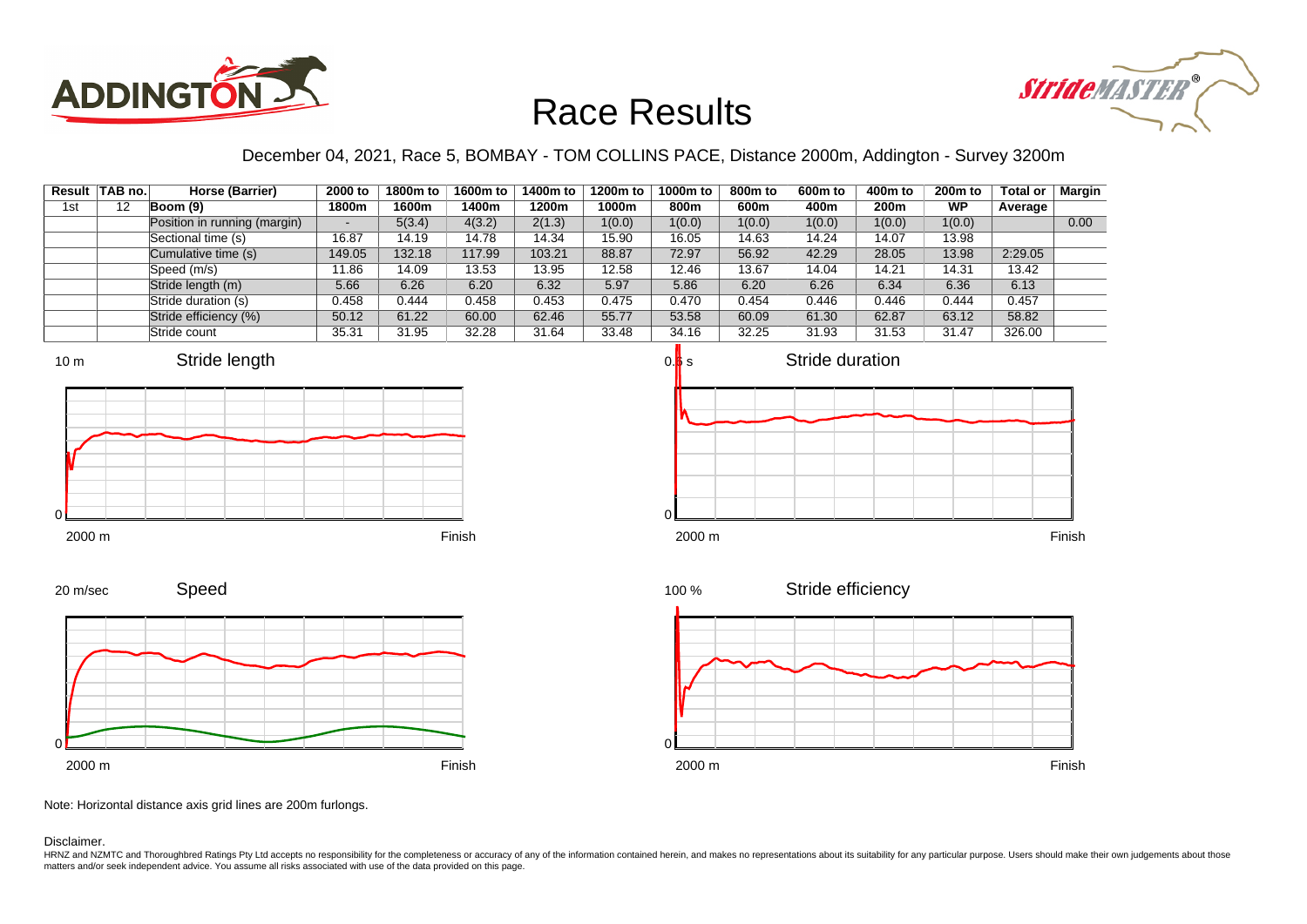



### December 04, 2021, Race 5, BOMBAY - TOM COLLINS PACE, Distance 2000m, Addington - Survey 3200m

|     | Result   TAB no. | Horse (Barrier)              | 2000 to | 1800m to | 1600m to | 1400m to | 1200m to | 1000m to | 800m to | 600 <sub>m</sub> to | 400m to | 200 <sub>m</sub> to | <b>Total or</b> | Margin |
|-----|------------------|------------------------------|---------|----------|----------|----------|----------|----------|---------|---------------------|---------|---------------------|-----------------|--------|
| 2nd | 5                | Emma's Boy (3)               | 1800m   | 1600m    | 1400m    | 1200m    | 1000m    | 800m     | 600m    | 400m                | 200m    | <b>WP</b>           | Average         |        |
|     |                  | Position in running (margin) |         | 2(1.1)   | 2(0.9)   | 3(2.0)   | 3(5.0)   | 4(4.9)   | 5(4.0)  | 8(3.9)              | 6(3.6)  | 5(3.4)              |                 | 2.50   |
|     |                  | Sectional time (s)           | 16.58   | 14.18    | 15.30    | 15.05    | 15.89    | 15.89    | 14.62   | 14.18               | 14.05   | 13.77               |                 |        |
|     |                  | Cumulative time (s)          | 149.51  | 132.93   | 118.75   | 103.45   | 88.40    | 72.51    | 56.62   | 42.00               | 27.82   | 13.77               | 2:29.51         |        |
|     |                  | Speed (m/s)                  | 12.06   | 14.10    | 13.07    | 13.29    | 12.59    | 12.59    | 13.68   | 14.10               | 14.23   | 14.52               | 13.38           |        |
|     |                  | Stride length (m)            | 5.60    | 6.31     | 6.14     | 6.26     | 6.01     | 5.96     | 6.32    | 6.43                | 6.36    | 6.40                | 6.17            |        |
|     |                  | Stride duration (s)          | 0.447   | 0.448    | 0.469    | 0.471    | 0.477    | 0.474    | 0.462   | 0.456               | 0.447   | 0.440               | 0.461           |        |
|     |                  | Stride efficiency (%)        | 48.92   | 62.25    | 58.83    | 61.31    | 56.39    | 55.60    | 62.49   | 64.70               | 63.17   | 63.94               | 59.46           |        |
|     |                  | Stride count                 | 35.75   | 31.69    | 32.60    | 31.93    | 33.29    | 33.53    | 31.63   | 31.08               | 31.46   | 31.27               | 324.23          |        |













Note: Horizontal distance axis grid lines are 200m furlongs.

Disclaimer.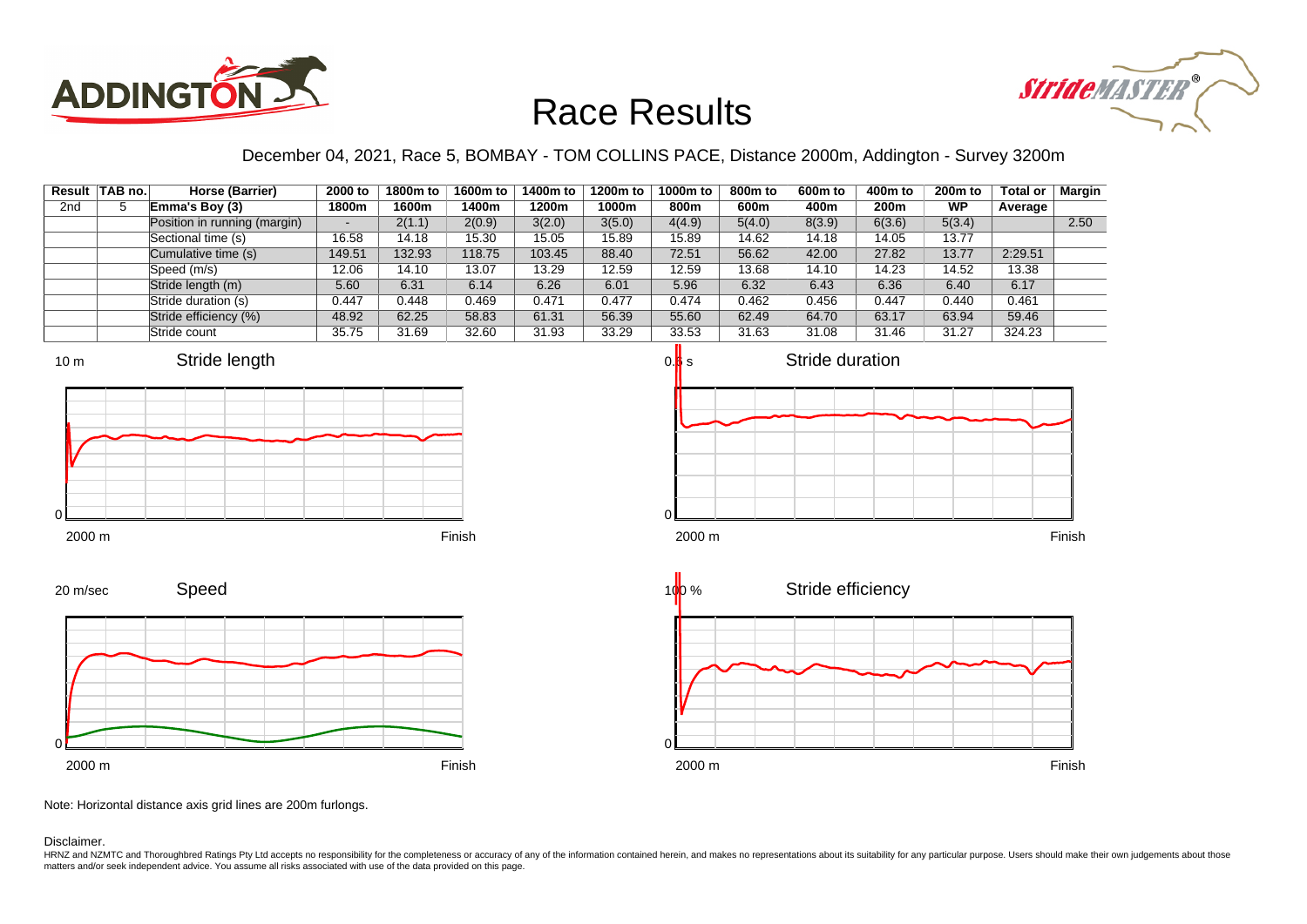



### December 04, 2021, Race 5, BOMBAY - TOM COLLINS PACE, Distance 2000m, Addington - Survey 3200m

|     | Result   TAB no. | Horse (Barrier)              | 2000 to | 1800m to | 1600m to | 1400m to | 1200m to | 1000m to | 800 <sub>m</sub> to | 600m to | 400m to | 200 <sub>m</sub> to | <b>Total or</b> | Margin |
|-----|------------------|------------------------------|---------|----------|----------|----------|----------|----------|---------------------|---------|---------|---------------------|-----------------|--------|
| 3rd | 18               | Cvrus(15)                    | 1800m   | 1600m    | 1400m    | 1200m    | 1000m    | 800m     | 600m                | 400m    | 200m    | WP                  | Average         |        |
|     |                  | Position in running (margin) | -       | 13(12.8) | 12(14.3) | 12(14.3) | 12(16.8) | 11(11.6) | 4(3.4)              | 2(0.9)  | 2(0.7)  | 2(1.3)              |                 | 2.90   |
|     |                  | Sectional time (s)           | 18.48   | 14.49    | 15.08    | 14.98    | 15.03    | 14.68    | 14.21               | 14.22   | 14.16   | 14.25               |                 |        |
|     |                  | Cumulative time (s)          | 149.58  | 131.10   | 116.61   | 101.53   | 86.55    | 71.52    | 56.84               | 42.63   | 28.41   | 14.25               | 2:29.58         |        |
|     |                  | Speed (m/s)                  | 10.82   | 13.80    | 13.26    | 13.35    | 13.31    | 13.62    | 14.07               | 14.06   | 14.12   | 14.04               | 13.37           |        |
|     |                  | Stride length (m)            | 5.05    | 5.73     | 5.70     | 5.89     | 5.75     | 5.70     | 5.94                | 5.86    | 5.82    | 5.83                | 5.72            |        |
|     |                  | Stride duration (s)          | 0.414   | 0.415    | 0.430    | 0.441    | 0.432    | 0.419    | 0.422               | 0.417   | 0.413   | 0.415               | 0.428           |        |
|     |                  | Stride efficiency (%)        | 39.84   | 51.29    | 50.77    | 54.23    | 51.68    | 50.79    | 55.22               | 53.75   | 53.02   | 53.12               | 51.08           |        |
|     |                  | Stride count                 | 39.61   | 34.91    | 35.09    | 33.95    | 34.78    | 35.08    | 33.64               | 34.10   | 34.34   | 34.30               | 349.80          |        |







2000 m Finish

Stride efficiency 100 %



Note: Horizontal distance axis grid lines are 200m furlongs.

Speed

Disclaimer.

0

20 m/sec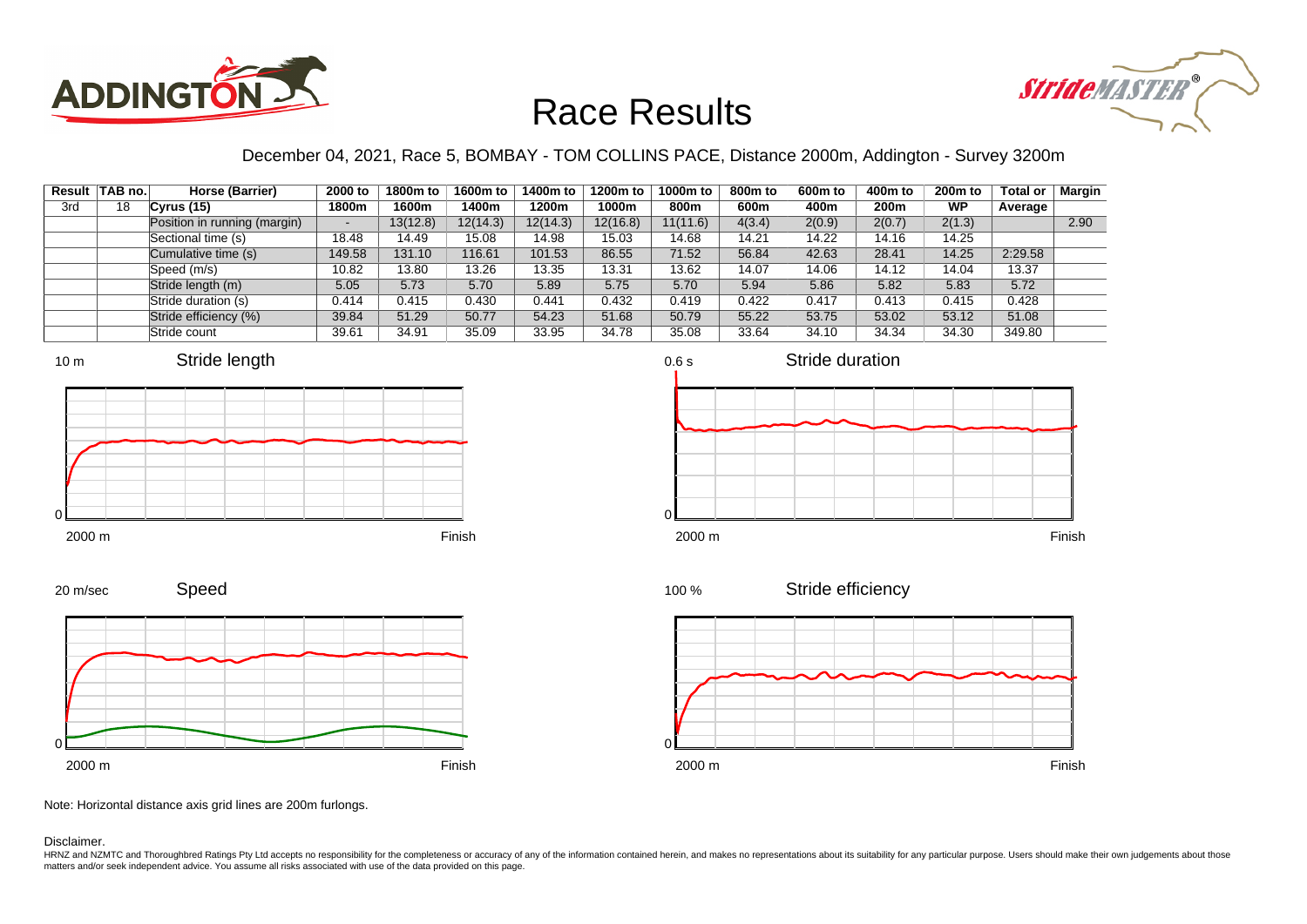



### December 04, 2021, Race 5, BOMBAY - TOM COLLINS PACE, Distance 2000m, Addington - Survey 3200m

| Result | <b>TAB no.</b> | Horse (Barrier)              | 2000 to                  | 1800m to | 1600m to | 1400m to | 1200m to | 1000m to | 800 <sub>m</sub> to | 600 <sub>m</sub> to | 400m to | 200 <sub>m</sub> to | <b>Total or</b> | <b>Margin</b> |
|--------|----------------|------------------------------|--------------------------|----------|----------|----------|----------|----------|---------------------|---------------------|---------|---------------------|-----------------|---------------|
| 4th    |                | Kusanova (8)                 | 1800m                    | 1600m    | 1400m    | 1200m    | 1000m    | 800m     | 600m                | 400m                | 200m    | <b>WP</b>           | Average         |               |
|        |                | Position in running (margin) | $\overline{\phantom{a}}$ | 1(0.0)   | 3(2.7)   | 5(4.7)   | 4(7.6)   | 3(4.0)   | 2(1.6)              | 5(2.6)              | 5(3.5)  | 4(3.1)              |                 | 4.40          |
|        |                | Sectional time (s)           | 16.31                    | 14.68    | 15.43    | 15.04    | 15.30    | 15.64    | 14.81               | 14.38               | 14.00   | 14.27               |                 |               |
|        |                | Cumulative time (s)          | 149.86                   | 133.55   | 118.87   | 103.44   | 88.40    | 73.10    | 57.46               | 42.65               | 28.27   | 14.27               | 2:29.86         |               |
|        |                | Speed (m/s)                  | 12.26                    | 13.62    | 12.96    | 13.30    | 13.07    | 12.79    | 13.50               | 13.91               | 14.29   | 14.02               | 13.35           |               |
|        |                | Stride length (m)            | 5.70                     | 5.93     | 5.87     | 6.02     | 5.96     | 5.82     | 6.13                | 6.22                | 6.41    | 6.32                | 6.03            |               |
|        |                | Stride duration (s)          | 0.465                    | 0.435    | 0.453    | 0.452    | 0.456    | 0.455    | 0.454               | 0.447               | 0.448   | 0.451               | 0.452           |               |
|        |                | Stride efficiency (%)        | 50.77                    | 55.00    | 53.78    | 56.56    | 55.54    | 52.91    | 58.77               | 60.49               | 64.11   | 62.50               | 56.82           |               |
|        |                | Stride count                 | 35.09                    | 33.71    | 34.09    | 33.24    | 33.55    | 34.37    | 32.61               | 32.15               | 31.23   | 31.62               | 331.66          |               |









Note: Horizontal distance axis grid lines are 200m furlongs.

Disclaimer.



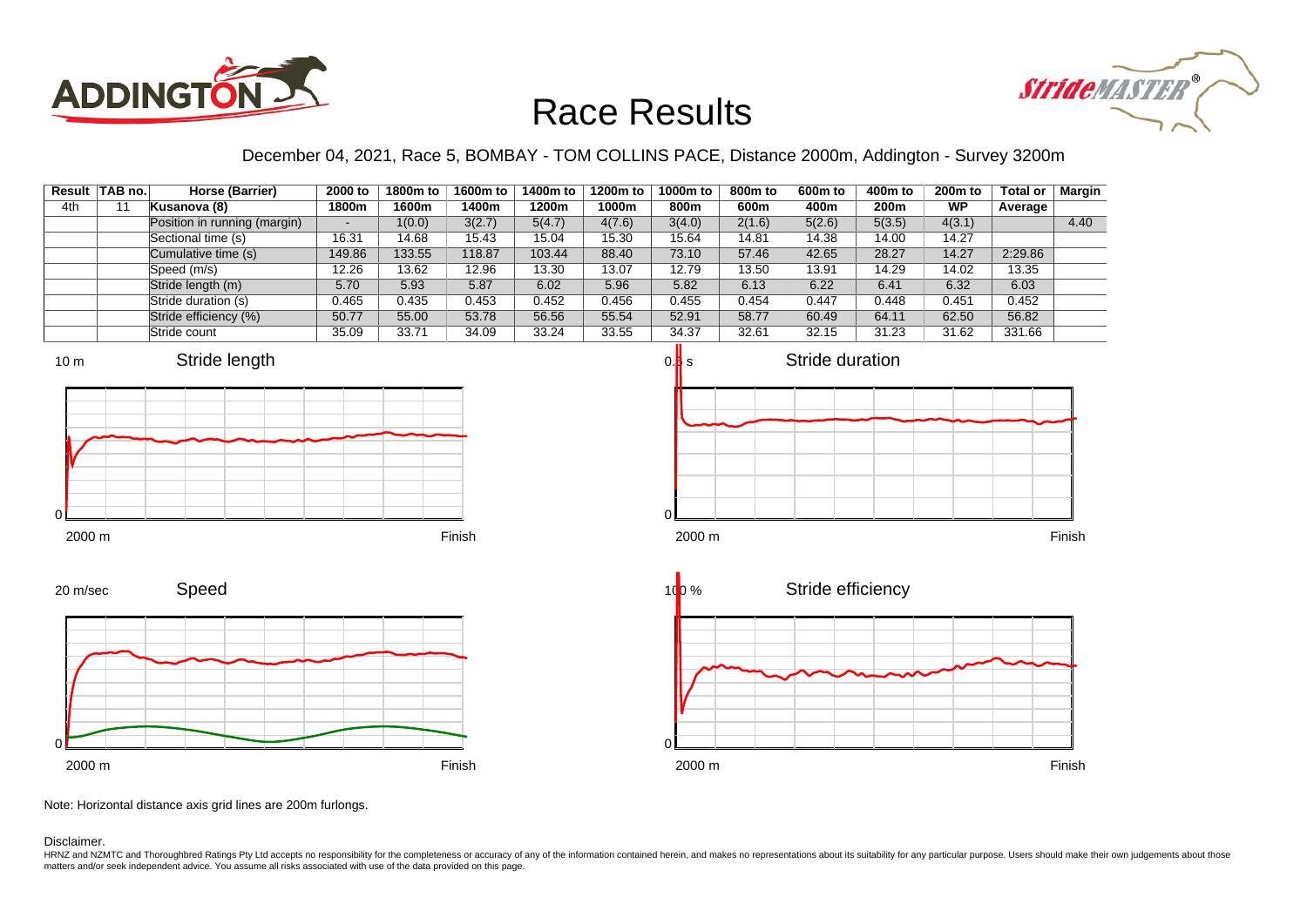



December 04, 2021, Race 5, BOMBAY - TOM COLLINS PACE, Distance 2000m, Addington - Survey 3200m

|          | Result TAB no. | Horse (Barrier)              | 2000 to | 1800m to | 1600m to | 1400m to | 1200m to | 1000m to | 800m to | 600 <sub>m</sub> to    | 400m to          | 200 <sub>m</sub> to | <b>Total or</b> | <b>Margin</b> |
|----------|----------------|------------------------------|---------|----------|----------|----------|----------|----------|---------|------------------------|------------------|---------------------|-----------------|---------------|
| 5th      | 8              | <b>Madame Frost (5)</b>      | 1800m   | 1600m    | 1400m    | 1200m    | 1000m    | 800m     | 600m    | 400m                   | 200 <sub>m</sub> | <b>WP</b>           | Average         |               |
|          |                | Position in running (margin) | $\sim$  | 3(1.3)   | 1(0.0)   | 1(0.0)   | 2(2.1)   | 2(3.0)   | 3(2.5)  | 4(2.5)                 | 4(2.5)           | 3(2.6)              |                 | 4.60          |
|          |                | Sectional time (s)           | 16.72   | 14.01    | 15.10    | 14.90    | 16.05    | 15.97    | 14.62   | 14.25                  | 14.08            | 14.20               |                 |               |
|          |                | Cumulative time (s)          | 149.90  | 133.18   | 119.17   | 104.07   | 89.17    | 73.12    | 57.15   | 42.53                  | 28.28            | 14.20               | 2:29.90         |               |
|          |                | Speed (m/s)                  | 11.96   | 14.28    | 13.25    | 13.42    | 12.46    | 12.52    | 13.68   | 14.04                  | 14.20            | 14.08               | 13.34           |               |
|          |                | Stride length (m)            | 15.28   | 12.76    | 8.12     | 6.73     | 6.62     | 6.01     | 8.79    | 6.77                   | 7.69             | 15.08               | 8.40            |               |
|          |                | Stride duration (s)          | 1.236   | 0.894    | 0.613    | 0.501    | 0.531    | 0.480    | 0.643   | 0.482                  | 0.541            | 1.070               | 0.629           |               |
|          |                | Stride efficiency (%)        | 364.76  | 254.27   | 102.99   | 70.74    | 68.39    | 56.53    | 120.74  | 71.54                  | 92.44            | 355.19              | 110.16          |               |
|          |                | Stride count                 | 13.09   | 15.68    | 24.64    | 29.73    | 30.23    | 33.25    | 22.75   | 29.56                  | 26.00            | 13.27               | 238.20          |               |
| 10 $\ln$ |                | Stride length<br>WV          |         |          |          |          |          | $0.6$ s  |         | <b>Stride duration</b> |                  |                     |                 |               |









Note: Horizontal distance axis grid lines are 200m furlongs.

Disclaimer.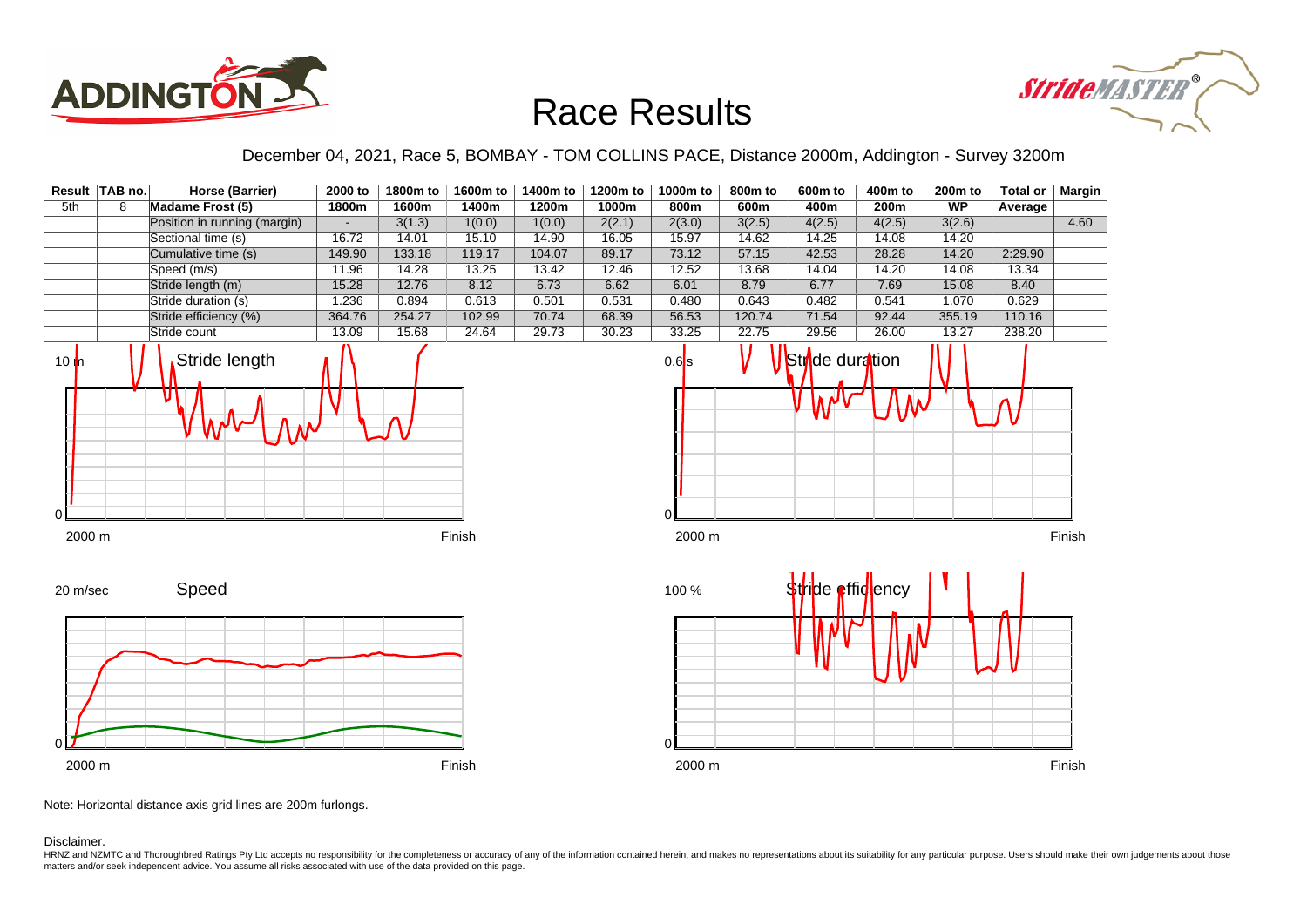



### December 04, 2021, Race 5, BOMBAY - TOM COLLINS PACE, Distance 2000m, Addington - Survey 3200m

|     | Result TAB no. | Horse (Barrier)              | 2000 to | 1800m to | 1600m to | 1400m to | 1200m to | 1000m to | 800m to | 600m to | 400m to          | 200 <sub>m</sub> to | <b>Total or</b> | Margin |
|-----|----------------|------------------------------|---------|----------|----------|----------|----------|----------|---------|---------|------------------|---------------------|-----------------|--------|
| 6th | 13             | Play Philly (10)             | 1800m   | 1600m    | 1400m    | 1200m    | 1000m    | 800m     | 600m    | 400m    | 200 <sub>m</sub> | WP                  | Average         |        |
|     |                | Position in running (margin) | -       | 12(11.6) | 11(12.5) | 10(13.1) | 10(13.1) | 10(10.2) | 11(8.8) | 12(6.9) | 12(8.4)          | 11(7.9)             |                 | 5.70   |
|     |                | Sectional time (s)           | 18.38   | 14.38    | 15.20    | 14.55    | 15.42    | 15.82    | 14.31   | 14.49   | 13.99            | 13.56               |                 |        |
|     |                | Cumulative time (s)          | 150.10  | 131.72   | 117.34   | 102.14   | 87.59    | 72.17    | 56.35   | 42.04   | 27.55            | 13.56               | 2:30.10         |        |
|     |                | Speed (m/s)                  | 10.88   | 13.91    | 13.16    | 13.75    | 12.97    | 12.64    | 13.98   | 13.80   | 14.30            | 14.75               | 13.32           |        |
|     |                | Stride length (m)            | 5.13    | 5.85     | 5.75     | 6.12     | 5.87     | 5.63     | 6.14    | 6.10    | 6.18             | 6.37                | 5.90            |        |
|     |                | Stride duration (s)          | 0.423   | 0.421    | 0.437    | 0.446    | 0.453    | 0.445    | 0.439   | 0.442   | 0.433            | 0.432               | 0.442           |        |
|     |                | Stride efficiency (%)        | 41.20   | 53.55    | 51.72    | 58.59    | 53.87    | 49.44    | 58.92   | 58.10   | 59.74            | 63.43               | 54.30           |        |
|     |                | Stride count                 | 38.95   | 34.17    | 34.76    | 32.66    | 34.06    | 35.56    | 32.57   | 32.80   | 32.35            | 31.39               | 339.27          |        |













Stride efficiency 100 %



Note: Horizontal distance axis grid lines are 200m furlongs.

#### Disclaimer.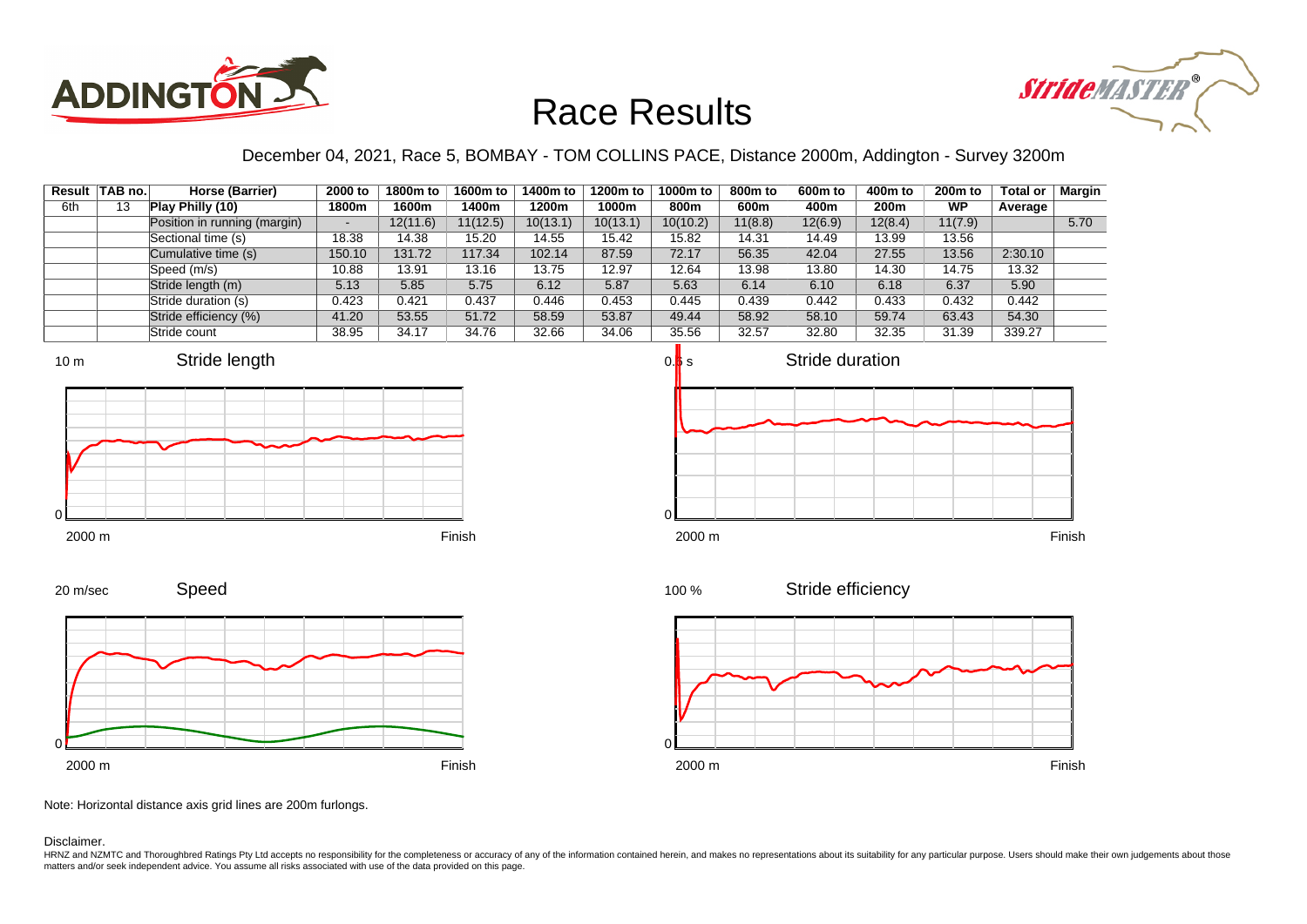



### December 04, 2021, Race 5, BOMBAY - TOM COLLINS PACE, Distance 2000m, Addington - Survey 3200m

|     | Result TAB no. | Horse (Barrier)              | 2000 to                  | 1800m to | 1600m to | 1400m to | 1200m to | 1000m to | 800m to | 600 <sub>m</sub> to | 400m to          | $200m$ to | <b>Total or</b> | Margin |
|-----|----------------|------------------------------|--------------------------|----------|----------|----------|----------|----------|---------|---------------------|------------------|-----------|-----------------|--------|
| 7th |                | Don't Write Me (4)           | 1800m                    | 1600m    | 1400m    | 1200m    | 1000m    | 800m     | 600m    | 400m                | 200 <sub>m</sub> | <b>WP</b> | Average         |        |
|     |                | Position in running (margin) | $\overline{\phantom{0}}$ | 4(2.9)   | 6(3.6)   | 4(4.6)   | 5(8.2)   | 6(6.4)   | 7(5.9)  | 11(6.3)             | 10(7.2)          | 8(5.6)    |                 | 6.20   |
|     |                | Sectional time (s)           | 16.72                    | 14.34    | 15.27    | 15.16    | 15.59    | 15.97    | 14.69   | 14.40               | 13.81            | 14.25     |                 |        |
|     |                | Cumulative time (s)          | 150.20                   | 133.48   | 119.14   | 103.87   | 88.71    | 73.12    | 57.15   | 42.46               | 28.06            | 14.25     | 2:30.20         |        |
|     |                | Speed (m/s)                  | 11.96                    | 13.95    | 13.10    | 13.19    | 12.83    | 12.52    | 13.61   | 13.89               | 14.48            | 14.04     | 13.32           |        |
|     |                | Stride length (m)            | 5.72                     | 6.38     | 6.14     | 6.13     | 6.05     | 5.89     | 6.22    | 6.31                | 6.50             | 6.34      | 6.16            |        |
|     |                | Stride duration (s)          | 0.459                    | 0.457    | 0.468    | 0.465    | 0.472    | 0.470    | 0.457   | 0.454               | 0.449            | 0.452     | 0.463           |        |
|     |                | Stride efficiency (%)        | 51.15                    | 63.54    | 58.82    | 58.76    | 57.25    | 54.19    | 60.47   | 62.27               | 65.97            | 62.87     | 59.30           |        |
|     |                | Stride count                 | 34.96                    | 31.36    | 32.60    | 32.61    | 33.04    | 33.96    | 32.15   | 31.68               | 30.78            | 31.53     | 324.67          |        |







Speed 2000 m Finish 20 m/sec 0

100 %

Stride efficiency



Note: Horizontal distance axis grid lines are 200m furlongs.

Disclaimer.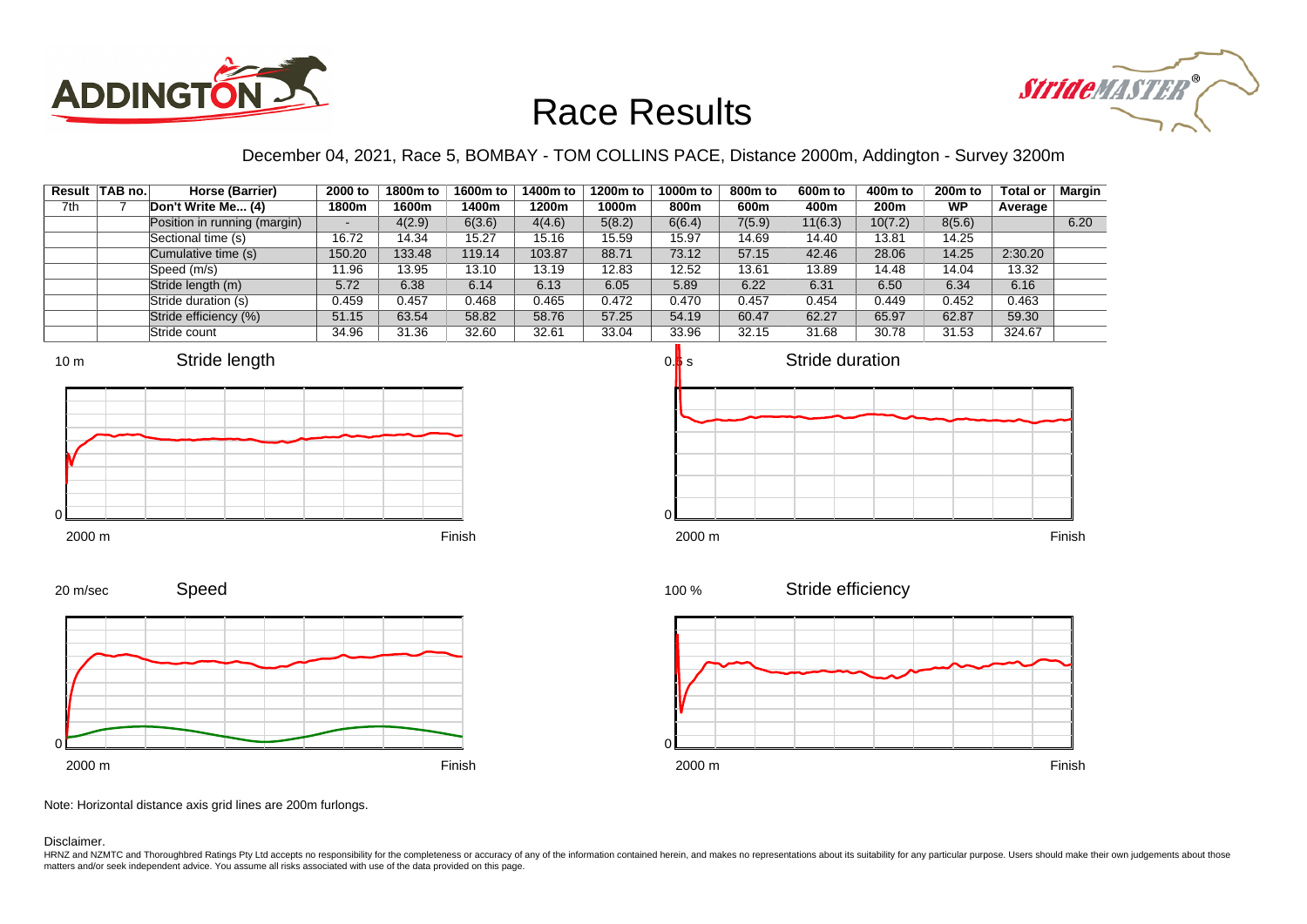



### December 04, 2021, Race 5, BOMBAY - TOM COLLINS PACE, Distance 2000m, Addington - Survey 3200m

|     | Result TAB no. | Horse (Barrier)              | 2000 to | 1800m to | 1600m to | 1400m to | 1200m to | 1000m to | 800m to | 600m to | 400m to | 200 <sub>m</sub> to | <b>Total or</b> | <b>Margin</b> |
|-----|----------------|------------------------------|---------|----------|----------|----------|----------|----------|---------|---------|---------|---------------------|-----------------|---------------|
| 8th | 15             | Angel Of Monta (12)          | 1800m   | 1600m    | 1400m    | 1200m    | 1000m    | 800m     | 600m    | 400m    | 200m    | <b>WP</b>           | Average         |               |
|     |                | Position in running (margin) | -       | 10(6.3)  | 9(7.9)   | 9(10.8)  | 9(12.8)  | 9(10.0)  | 10(7.6) | 3(1.4)  | 3(2.2)  | 6(3.6)              |                 | 7.10          |
|     |                | Sectional time (s)           | 17.60   | 14.48    | 15.59    | 14.89    | 15.43    | 15.65    | 13.60   | 14.36   | 14.32   | 14.44               |                 |               |
|     |                | Cumulative time (s)          | 150.36  | 132.76   | 118.28   | 102.69   | 87.80    | 72.37    | 56.72   | 43.12   | 28.76   | 14.44               | 2:30.36         |               |
|     |                | Speed (m/s)                  | 11.36   | 13.81    | 12.83    | 13.43    | 12.96    | 12.78    | 14.71   | 13.93   | 13.97   | 13.85               | 13.30           |               |
|     |                | Stride length (m)            | 5.24    | 5.97     | 5.81     | 6.05     | 5.84     | 5.61     | 6.18    | 5.88    | 5.85    | 5.99                | 5.83            |               |
|     |                | Stride duration (s)          | 0.421   | 0.433    | 0.453    | 0.451    | 0.450    | 0.439    | 0.420   | 0.422   | 0.419   | 0.433               | 0.438           |               |
|     |                | Stride efficiency (%)        | 42.97   | 55.77    | 52.67    | 57.23    | 53.24    | 49.20    | 59.64   | 54.07   | 53.54   | 56.15               | 53.15           |               |
|     |                | Stride count                 | 38.14   | 33.48    | 34.45    | 33.05    | 34.27    | 35.64    | 32.37   | 34.00   | 34.17   | 33.36               | 342.93          |               |

















Note: Horizontal distance axis grid lines are 200m furlongs.

#### Disclaimer.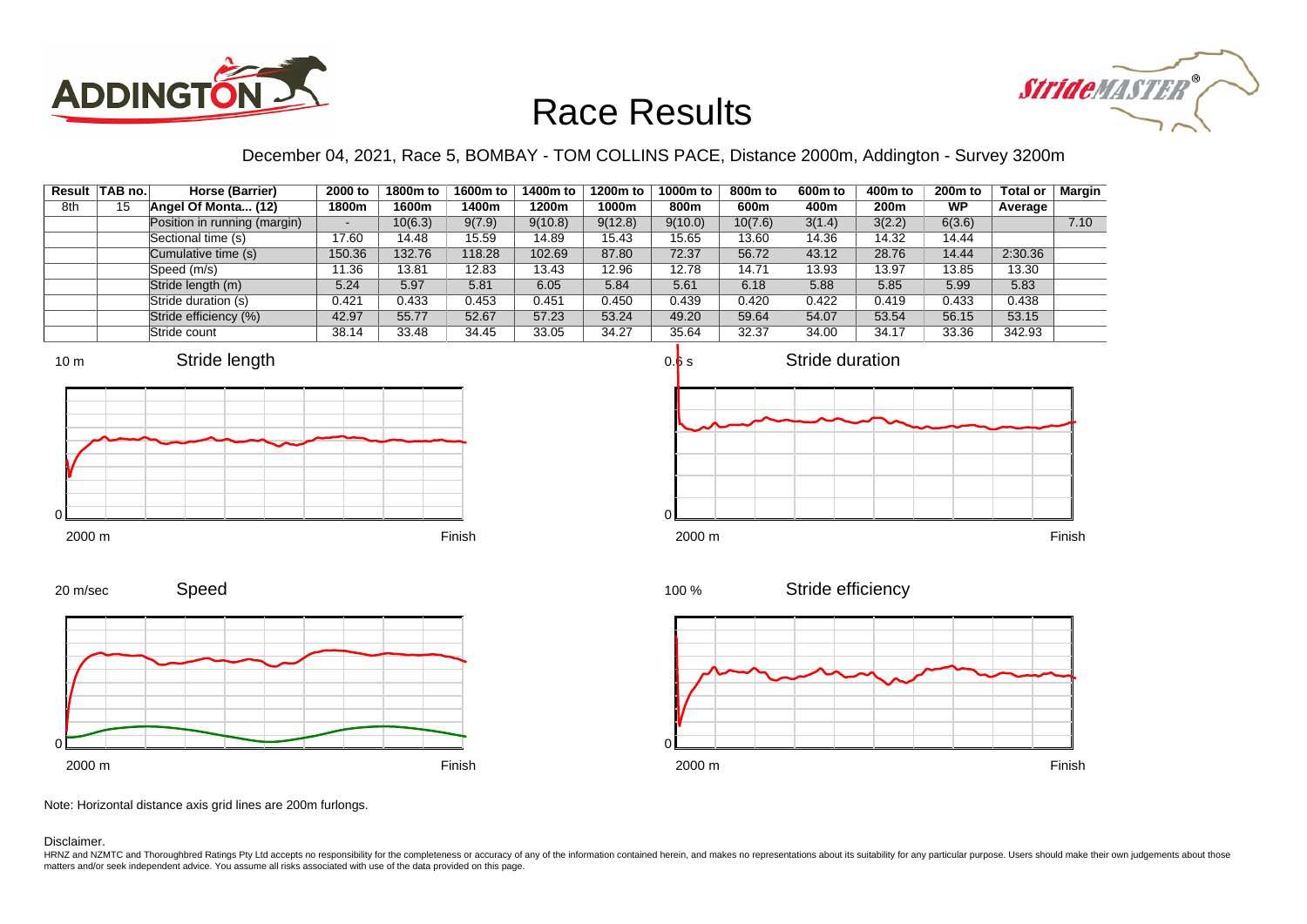



### December 04, 2021, Race 5, BOMBAY - TOM COLLINS PACE, Distance 2000m, Addington - Survey 3200m

|     | Result TAB no. | Horse (Barrier)              | 2000 to | 1800m to | 1600m to | 1400m to | 1200m to | 1000m to | 800m to | 600 <sub>m</sub> to | 400m to          | $200m$ to | <b>Total or</b> | Margin |
|-----|----------------|------------------------------|---------|----------|----------|----------|----------|----------|---------|---------------------|------------------|-----------|-----------------|--------|
| 9th | 10             | Le Pole Dancer (7)           | 1800m   | 1600m    | 1400m    | 1200m    | 1000m    | 800m     | 600m    | 400m                | 200 <sub>m</sub> | <b>WP</b> | Average         |        |
|     |                | Position in running (margin) |         | 6(3.6)   | 5(3.6)   | 6(6.0)   | 6(8.5)   | 5(6.3)   | 6(4.1)  | 9(5.3)              | 8(6.1)           | 9(5.7)    |                 | 7.70   |
|     |                | Sectional time (s)           | 16.95   | 14.22    | 15.51    | 14.97    | 15.53    | 15.69    | 14.82   | 14.38               | 13.99            | 14.42     |                 |        |
|     |                | Cumulative time (s)          | 150.48  | 133.53   | 119.31   | 103.80   | 88.83    | 73.30    | 57.61   | 42.79               | 28.41            | 14.42     | 2:30.48         |        |
|     |                | Speed (m/s)                  | 11.80   | 14.06    | 12.89    | 13.36    | 12.88    | 12.75    | 13.50   | 13.91               | 14.30            | 13.87     | 13.29           |        |
|     |                | Stride length (m)            | 5.33    | 6.41     | 6.15     | 6.32     | 6.13     | 6.04     | 6.39    | 6.43                | 6.53             | 6.43      | 6.20            |        |
|     |                | Stride duration (s)          | 0.441   | 0.455    | 0.477    | 0.473    | 0.476    | 0.474    | 0.473   | 0.463               | 0.457            | 0.464     | 0.466           |        |
|     |                | Stride efficiency (%)        | 44.40   | 64.16    | 59.13    | 62.44    | 58.72    | 57.03    | 63.72   | 64.69               | 66.73            | 64.63     | 60.02           |        |
|     |                | Stride count                 | 37.52   | 31.21    | 32.51    | 31.64    | 32.63    | 33.11    | 31.32   | 31.08               | 30.60            | 31.10     | 322.72          |        |















Note: Horizontal distance axis grid lines are 200m furlongs.

Disclaimer.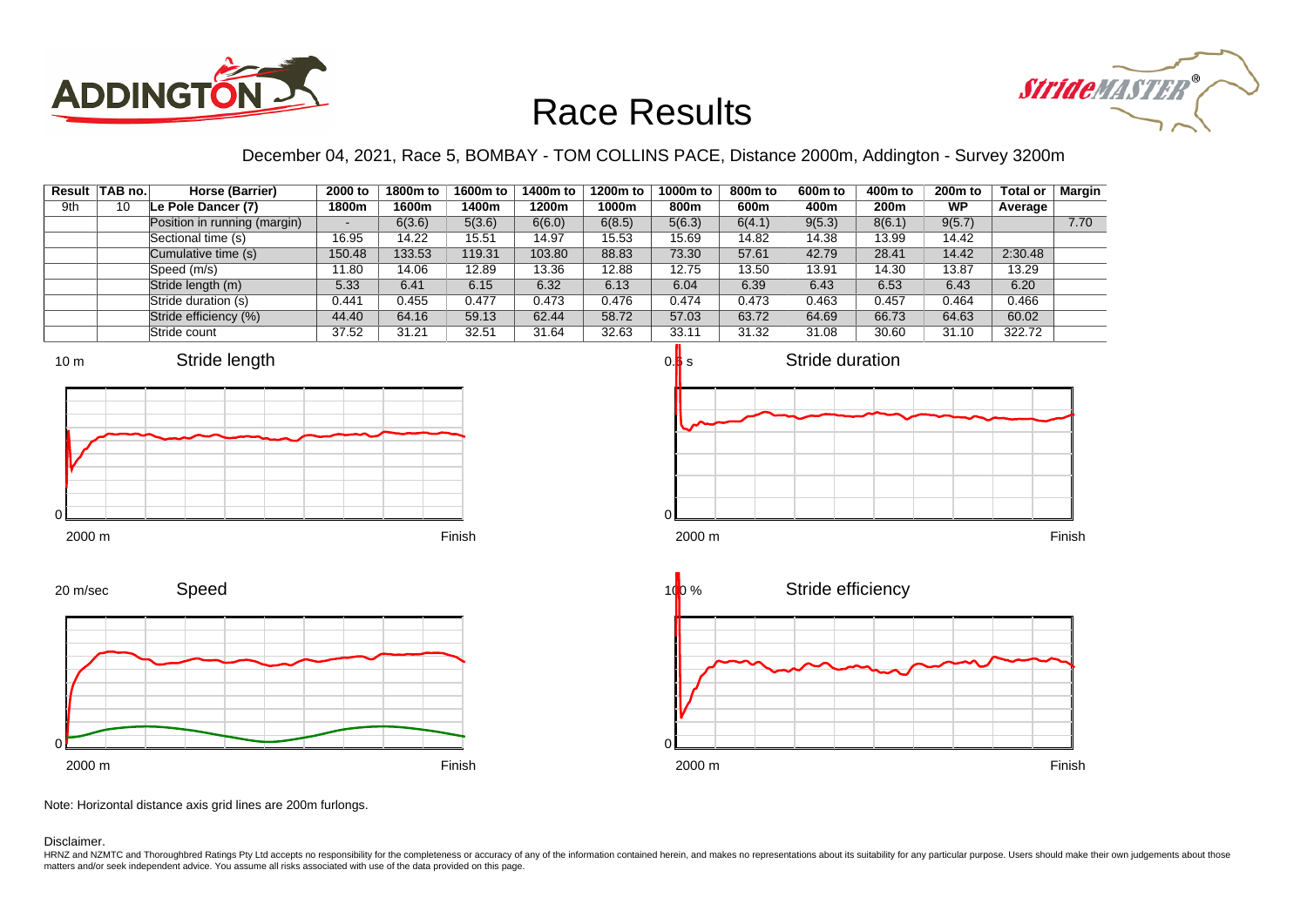



### December 04, 2021, Race 5, BOMBAY - TOM COLLINS PACE, Distance 2000m, Addington - Survey 3200m

|      | Result TAB no. | Horse (Barrier)              | 2000 to | 1800m to | 1600m to | 1400m to | 1200m to | 1000m to | 800m to | 600 <sub>m</sub> to | 400m to | $200m$ to | <b>Total or</b> | Margin |
|------|----------------|------------------------------|---------|----------|----------|----------|----------|----------|---------|---------------------|---------|-----------|-----------------|--------|
| 10th | 16             | Selsey Bill (13)             | 1800m   | 1600m    | 1400m    | 1200m    | 1000m    | 800m     | 600m    | 400m                | 200m    | <b>WP</b> | Average         |        |
|      |                | Position in running (margin) |         | 7(4.6)   | 8(6.8)   | 8(8.1)   | 7(10.6)  | 7(8.2)   | 8(6.5)  | 6(3.3)              | 7(3.7)  | 7(4.6)    |                 | 8.60   |
|      |                | Sectional time (s)           | 17.17   | 14.59    | 15.31    | 14.97    | 15.50    | 15.76    | 14.10   | 14.31               | 14.21   | 14.72     |                 |        |
|      |                | Cumulative time (s)          | 150.64  | 133.47   | 118.88   | 103.57   | 88.60    | 73.10    | 57.34   | 43.24               | 28.93   | 14.72     | 2:30.64         |        |
|      |                | Speed (m/s)                  | 11.65   | 13.71    | 13.06    | 13.36    | 12.90    | 12.69    | 14.18   | 13.98               | 14.07   | 13.59     | 13.28           |        |
|      |                | Stride length (m)            | 5.58    | 6.17     | 6.18     | 6.32     | 6.11     | 5.89     | 6.41    | 6.26                | 6.16    | 6.09      | 6.11            |        |
|      |                | Stride duration (s)          | 0.437   | 0.450    | 0.473    | 0.473    | 0.474    | 0.464    | 0.452   | 0.448               | 0.437   | 0.448     | 0.460           |        |
|      |                | Stride efficiency (%)        | 48.60   | 59.40    | 59.67    | 62.44    | 58.37    | 54.26    | 64.17   | 61.30               | 59.22   | 57.95     | 58.30           |        |
|      |                | Stride count                 | 35.86   | 32.44    | 32.36    | 31.64    | 32.72    | 33.94    | 31.21   | 31.93               | 32.49   | 32.84     | 327.43          |        |











Note: Horizontal distance axis grid lines are 200m furlongs.

#### Disclaimer.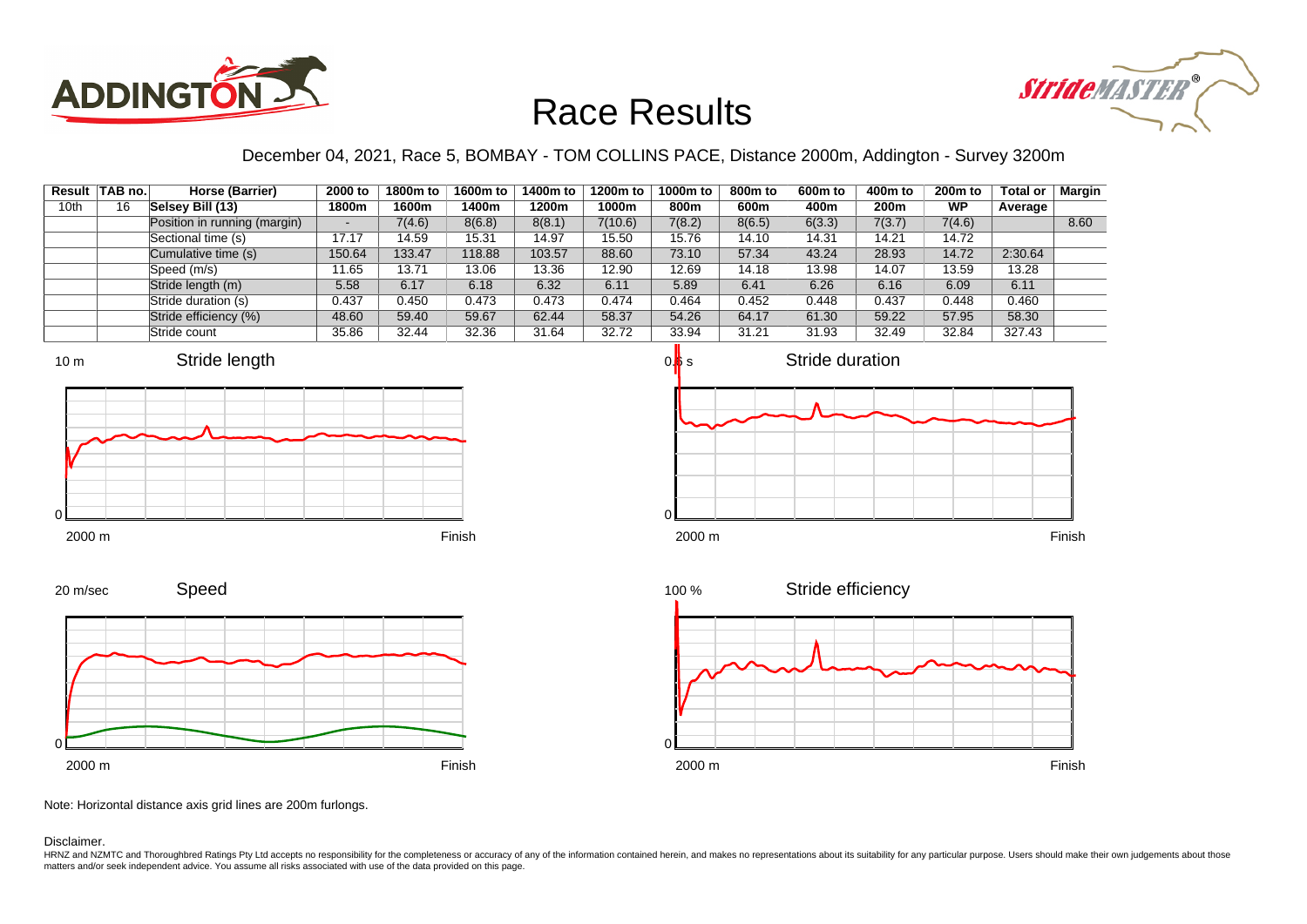



### December 04, 2021, Race 5, BOMBAY - TOM COLLINS PACE, Distance 2000m, Addington - Survey 3200m

|      | Result TAB no. | Horse (Barrier)              | 2000 to | 1800m to | 1600m to | 1400m to | 1200m to | 1000m to | 800m to | 600 <sub>m</sub> to | 400m to          | 200 <sub>m</sub> to | <b>Total or</b> | Margin |
|------|----------------|------------------------------|---------|----------|----------|----------|----------|----------|---------|---------------------|------------------|---------------------|-----------------|--------|
| 11th |                | Nikol Franco (1)             | 1800m   | 1600m    | 1400m    | 1200m    | 1000m    | 800m     | 600m    | 400m                | 200 <sub>m</sub> | <b>WP</b>           | Average         |        |
|      |                | Position in running (margin) |         | 8(5.1)   | 7(6.1)   | 7(7.6)   | 8(10.8)  | 8(8.6)   | 9(6.7)  | 7(3.5)              | 9(6.7)           | 10(7.6)             |                 | 9.60   |
|      |                | Sectional time (s)           | 17.14   | 14.39    | 15.34    | 15.09    | 15.53    | 15.73    | 14.11   | 14.76               | 14.22            | 14.52               |                 |        |
|      |                | Cumulative time (s)          | 150.83  | 133.69   | 119.30   | 103.96   | 88.87    | 73.34    | 57.61   | 43.50               | 28.74            | 14.52               | 2:30.83         |        |
|      |                | Speed (m/s)                  | 11.67   | 13.90    | 13.04    | 13.25    | 12.88    | 12.71    | 14.17   | 13.55               | 14.06            | 13.77               | 13.26           |        |
|      |                | Stride length (m)            | 5.44    | 6.19     | 6.12     | 6.30     | 6.15     | 5.93     | 6.40    | 6.11                | 6.10             | 6.20                | 6.08            |        |
|      |                | Stride duration (s)          | 0.452   | 0.446    | 0.469    | 0.475    | 0.478    | 0.466    | 0.452   | 0.451               | 0.434            | 0.450               | 0.459           |        |
|      |                | Stride efficiency (%)        | 46.25   | 59.89    | 58.54    | 61.93    | 59.20    | 54.89    | 64.02   | 58.33               | 58.18            | 60.00               | 57.81           |        |
|      |                | Stride count                 | 36.76   | 32.31    | 32.68    | 31.77    | 32.49    | 33.75    | 31.25   | 32.74               | 32.78            | 32.28               | 328.81          |        |









Note: Horizontal distance axis grid lines are 200m furlongs.

Disclaimer.

0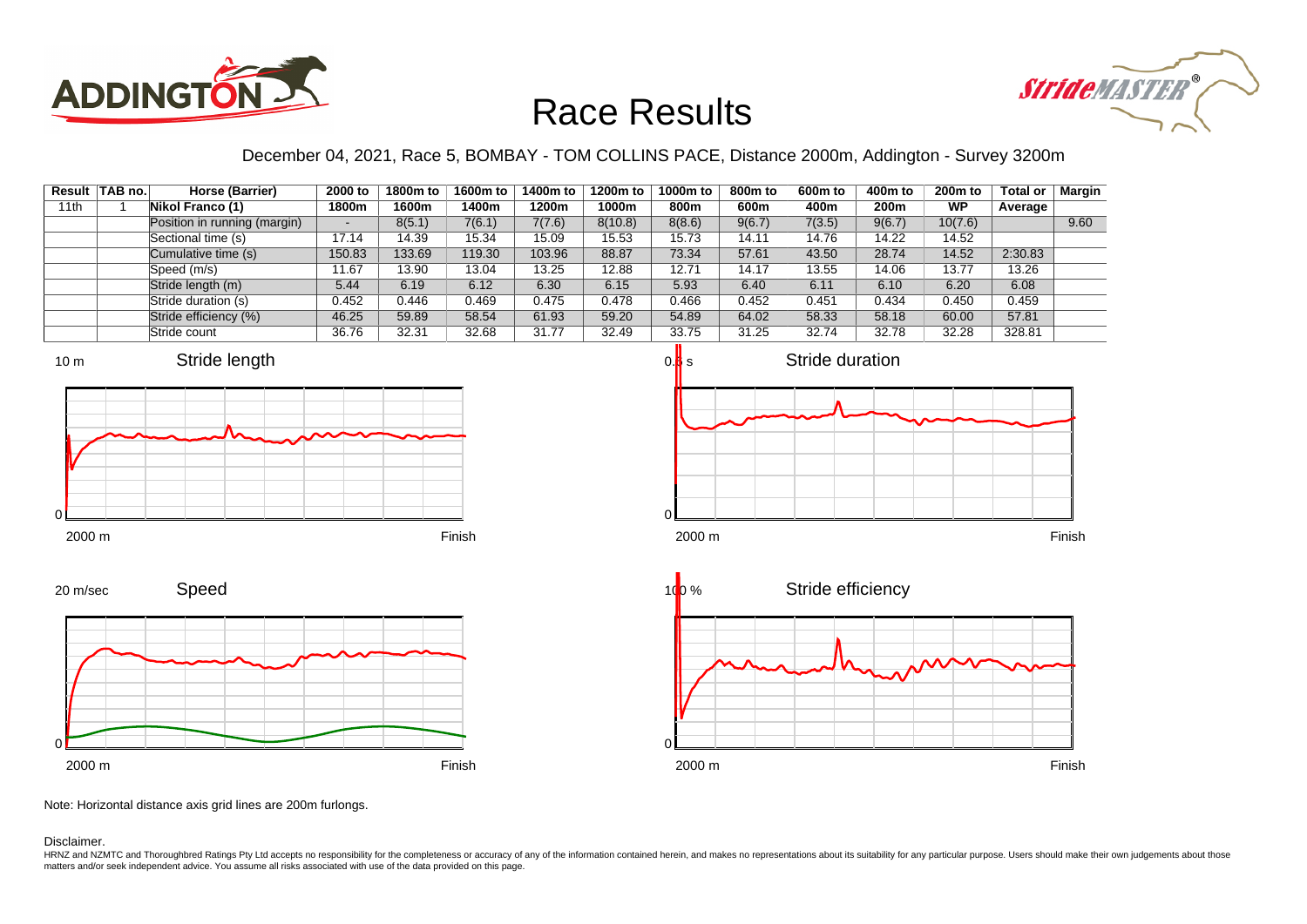



### December 04, 2021, Race 5, BOMBAY - TOM COLLINS PACE, Distance 2000m, Addington - Survey 3200m

| Result TAB no.  |    | Horse (Barrier)              | 2000 to | 1800m to | 1600m to | 1400m to | 1200m to | $1000m$ to | 800m to | 600m to           | 400m to | 200 <sub>m</sub> to | <b>Total or</b> | <b>Margin</b> |
|-----------------|----|------------------------------|---------|----------|----------|----------|----------|------------|---------|-------------------|---------|---------------------|-----------------|---------------|
| 12th            | 14 | The Morning St (11)          |         |          |          |          |          |            |         |                   |         |                     |                 |               |
|                 |    | Position in running (margin) |         |          |          |          |          |            |         |                   |         |                     |                 |               |
|                 |    | Sectional time (s)           |         |          |          |          |          |            |         |                   |         |                     |                 |               |
|                 |    | Cumulative time (s)          |         |          |          |          |          |            |         |                   |         |                     |                 |               |
|                 |    | Speed (m/s)                  |         |          |          |          |          |            |         |                   |         |                     |                 |               |
|                 |    | Stride length (m)            |         |          |          |          |          |            |         |                   |         |                     |                 |               |
|                 |    | Stride duration (s)          |         |          |          |          |          |            |         |                   |         |                     |                 |               |
|                 |    | Stride efficiency (%)        |         |          |          |          |          |            |         |                   |         |                     |                 |               |
|                 |    | Stride count                 |         |          |          |          |          |            |         |                   |         |                     |                 |               |
| 10 <sub>m</sub> |    | Stride length                |         |          |          |          |          | 0.6 s      |         | Stride duration   |         |                     |                 |               |
|                 |    |                              |         |          |          |          |          |            |         |                   |         |                     |                 |               |
|                 |    |                              |         |          |          |          |          |            |         |                   |         |                     |                 |               |
|                 |    |                              |         |          |          |          |          |            |         |                   |         |                     |                 |               |
|                 |    |                              |         |          |          |          |          |            |         |                   |         |                     |                 |               |
|                 |    |                              |         |          |          |          |          |            |         |                   |         |                     |                 |               |
|                 |    |                              |         |          |          |          |          |            |         |                   |         |                     |                 |               |
| $\Omega$        |    |                              |         |          |          |          |          | $\Omega$   |         |                   |         |                     |                 |               |
| 2000 m          |    |                              |         |          | Finish   |          |          | 2000 m     |         |                   |         |                     |                 | Finish        |
|                 |    | Speed                        |         |          |          |          |          |            |         | Stride efficiency |         |                     |                 |               |
| 20 m/sec        |    |                              |         |          |          |          |          | 100 %      |         |                   |         |                     |                 |               |
|                 |    |                              |         |          |          |          |          |            |         |                   |         |                     |                 |               |
|                 |    |                              |         |          |          |          |          |            |         |                   |         |                     |                 |               |
|                 |    |                              |         |          |          |          |          |            |         |                   |         |                     |                 |               |
|                 |    |                              |         |          |          |          |          |            |         |                   |         |                     |                 |               |
|                 |    |                              |         |          |          |          |          |            |         |                   |         |                     |                 |               |
|                 |    |                              |         |          |          |          |          |            |         |                   |         |                     |                 |               |
|                 |    |                              |         |          |          |          |          |            |         |                   |         |                     |                 |               |
| ∩               |    |                              |         |          |          |          |          | $\Omega$   |         |                   |         |                     |                 |               |
| 2000 m          |    |                              |         |          | Finish   |          |          | 2000 m     |         |                   |         |                     |                 | Finish        |

Note: Horizontal distance axis grid lines are 200m furlongs.

Disclaimer.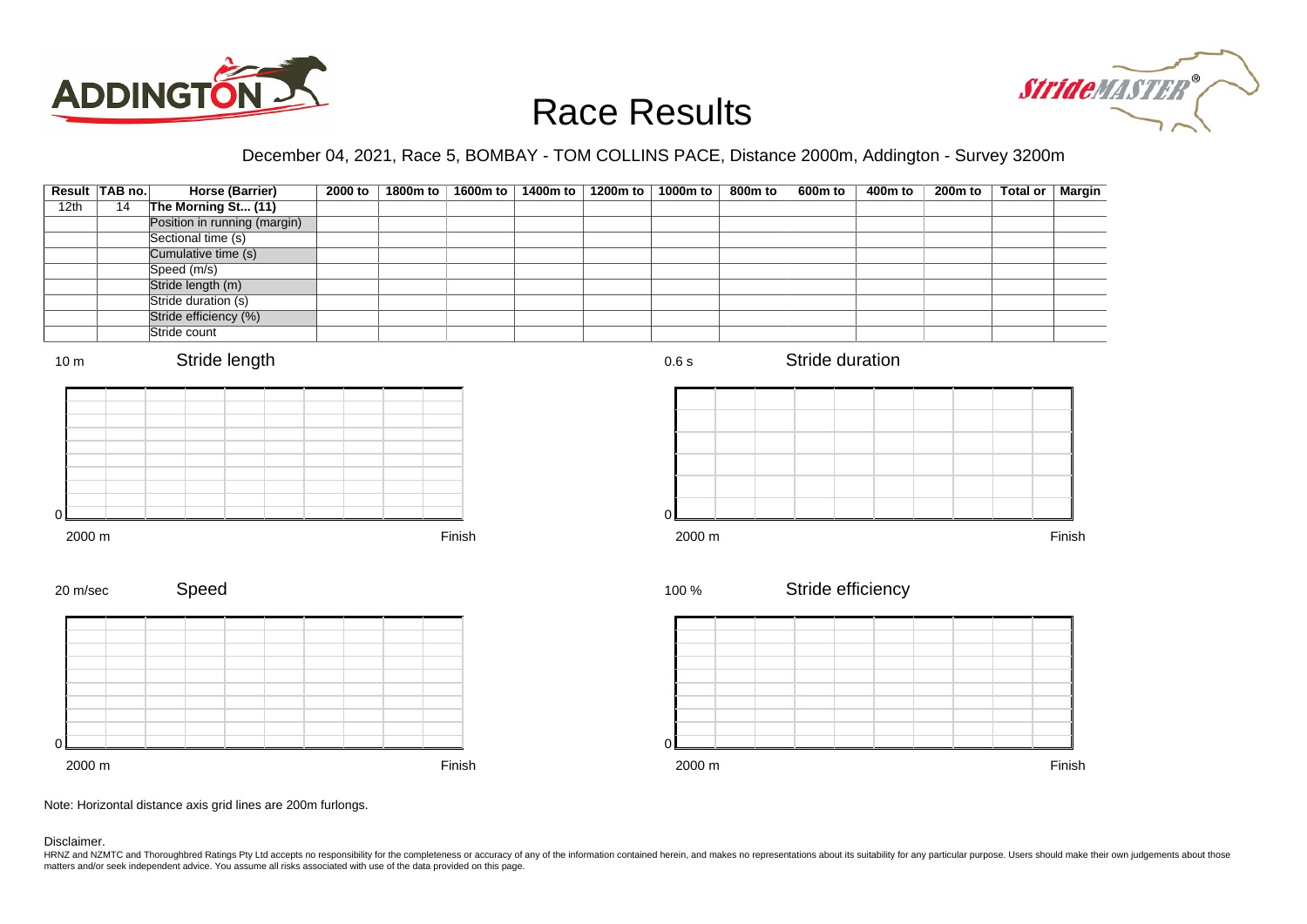



### December 04, 2021, Race 5, BOMBAY - TOM COLLINS PACE, Distance 2000m, Addington - Survey 3200m

| Result | TAB no. | Horse (Barrier)              | 2000 to                  | 1800m to | 1600m to | 1400m to | 1200m to | 1000m to | 800m to | 600 <sub>m</sub> to | 400m to | $200m$ to | <b>Total or</b> | <b>Margin</b> |
|--------|---------|------------------------------|--------------------------|----------|----------|----------|----------|----------|---------|---------------------|---------|-----------|-----------------|---------------|
| 13th   |         | Woodlea Diego (14)           | 1800m                    | 1600m    | 1400m    | 1200m    | 1000m    | 800m     | 600m    | 400m                | 200m    | <b>WP</b> | Average         |               |
|        |         | Position in running (margin) | $\overline{\phantom{a}}$ | 9(5.8)   | 10(10.1) | 11(13.1) | 11(14.9) | 12(11.7) | 12(9.2) | 10(5.9)             | 11(7.3) | 12(7.9)   |                 | 11.10         |
|        |         | Sectional time (s)           | 17.43                    | 14.94    | 15.60    | 14.86    | 15.36    | 15.62    | 14.09   | 14.46               | 14.18   | 14.56     |                 |               |
|        |         | Cumulative time (s)          | 151.10                   | 133.67   | 118.73   | 103.13   | 88.27    | 72.91    | 57.29   | 43.20               | 28.74   | 14.56     | 2:31.10         |               |
|        |         | Speed (m/s)                  | 11.48                    | 13.39    | 12.82    | 13.46    | 13.02    | 12.80    | 14.19   | 13.83               | 14.10   | 13.74     | 13.24           |               |
|        |         | Stride length (m)            | 5.11                     | 5.41     | 5.38     | 5.61     | 5.47     | 5.27     | 5.75    | 5.58                | 5.62    | 5.70      | 5.48            |               |
|        |         | Stride duration (s)          | 0.407                    | 0.404    | 0.420    | 0.417    | 0.420    | 0.412    | 0.405   | 0.404               | 0.398   | 0.415     | 0.414           |               |
|        |         | Stride efficiency (%)        | 40.81                    | 45.73    | 45.21    | 49.13    | 46.78    | 43.44    | 51.75   | 48.67               | 49.27   | 50.79     | 46.99           |               |
|        |         | Stride count                 | 39.14                    | 36.97    | 37.18    | 35.67    | 36.55    | 37.93    | 34.75   | 35.84               | 35.62   | 35.08     | 364.73          |               |







2000 m Finish





Note: Horizontal distance axis grid lines are 200m furlongs.

#### Disclaimer.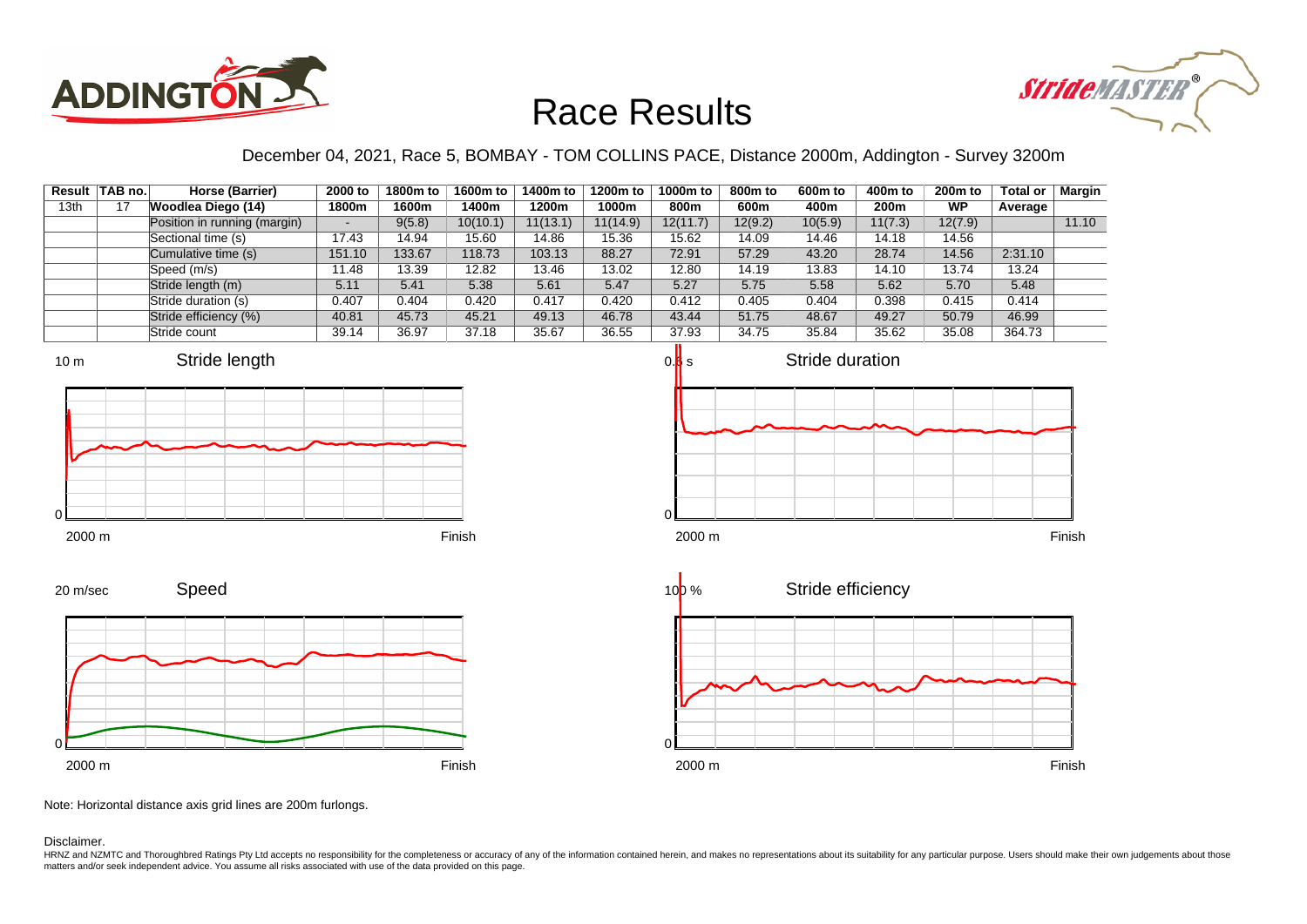



#### December 04, 2021, Race 5, BOMBAY - TOM COLLINS PACE, Distance 2000m, Addington - Survey 3200m

|      | Result TAB no. | Horse (Barrier)              | 2000 to | 1800m to | 1600m to | 1400m to | 1200m to | 1000m to | 800m to  | 600 <sub>m</sub> to | 400m to  | 200 <sub>m</sub> to | <b>Total or</b> | Margin |
|------|----------------|------------------------------|---------|----------|----------|----------|----------|----------|----------|---------------------|----------|---------------------|-----------------|--------|
| 14th |                | Takemybreathaw (2)           | 1800m   | 1600m    | 1400m    | 1200m    | 1000m    | 800m     | 600m     | 400m                | 200m     | <b>WP</b>           | Average         |        |
|      |                | Position in running (margin) |         | 14(22.0) | 14(25.3) | 13(28.5) | 13(34.5) | 13(37.5) | 13(40.1) | 13(45.9)            | 13(56.3) | 13(63.4)            |                 | 64.10  |
|      |                | Sectional time (s)           | 20.16   | 14.77    | 15.62    | 15.57    | 16.39    | 16.48    | 15.61    | 15.98               | 15.24    | 15.08               |                 |        |
|      |                | Cumulative time (s)          | 160.90  | 140.74   | 125.97   | 110.35   | 94.78    | 78.39    | 61.91    | 46.30               | 30.32    | 15.08               | 2:40.90         |        |
|      |                | Speed (m/s)                  | 9.92    | 13.54    | 12.80    | 12.85    | 12.20    | 12.14    | 12.81    | 12.52               | 13.12    | 13.26               | 12.43           |        |
|      |                | Stride length (m)            | 4.53    | 5.57     | 5.39     | 5.48     | 5.27     | 5.22     | 5.49     | 5.35                | 5.53     | 5.62                | 5.33            |        |
|      |                | Stride duration (s)          | 0.396   | 0.412    | 0.421    | 0.426    | 0.432    | 0.430    | 0.429    | 0.427               | 0.422    | 0.424               | 0.429           |        |
|      |                | Stride efficiency (%)        | 32.11   | 48.51    | 45.36    | 46.89    | 43.44    | 42.57    | 47.16    | 44.74               | 47.84    | 49.40               | 44.35           |        |
|      |                | Stride count                 | 44.12   | 35.90    | 37.12    | 36.51    | 37.93    | 38.32    | 36.41    | 37.38               | 36.15    | 35.57               | 375.41          |        |











 $0.\overline{b}$  s



Stride efficiency 100 %

Stride duration



Speed 20 m/sec



Note: Horizontal distance axis grid lines are 200m furlongs.

Disclaimer.